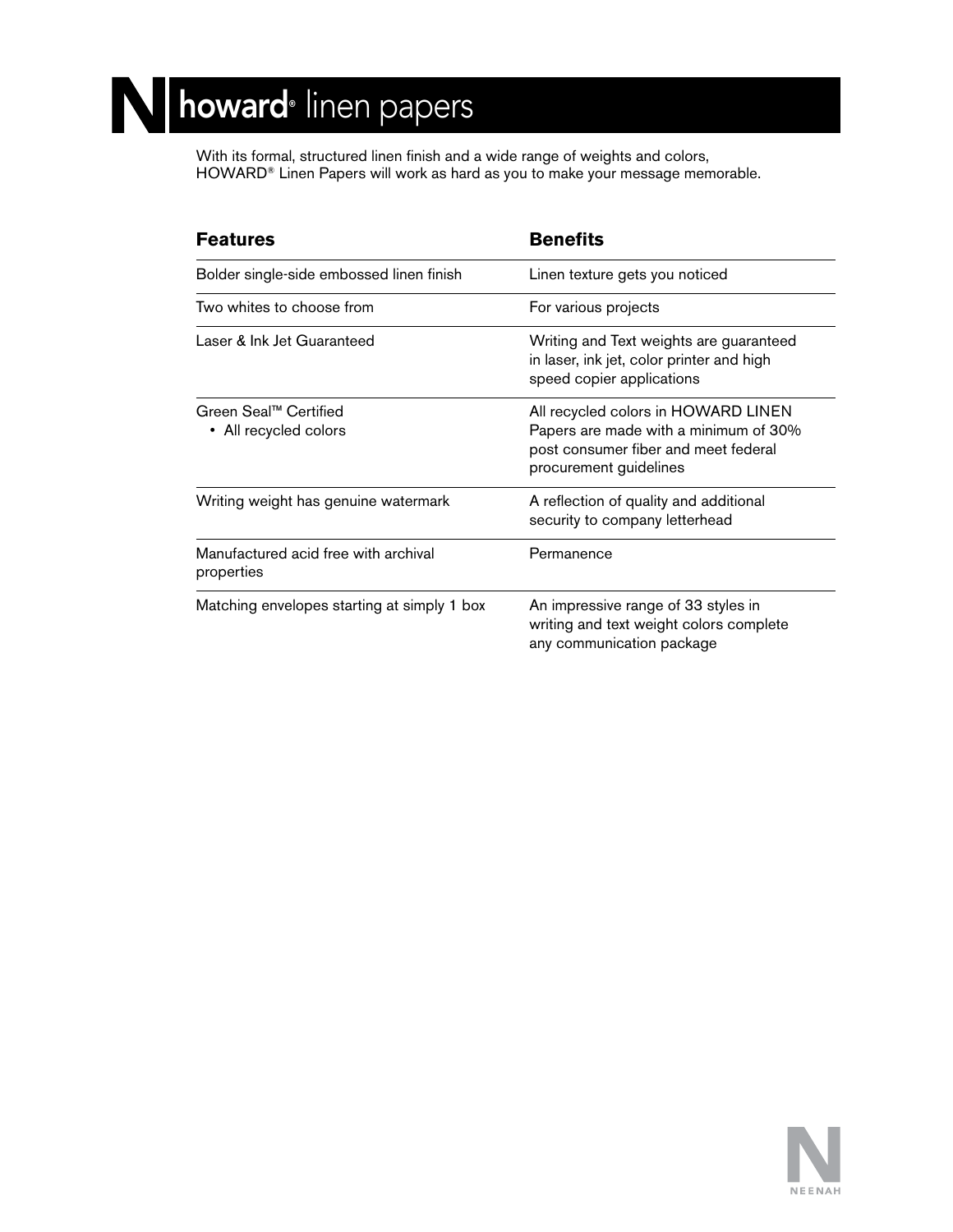### **Paper Specifications**

| Finish | <b>Basis</b><br>lbs. | <b>Basis</b><br>q/m <sup>2</sup> | Opacity | Caliper | Smoothness |  |
|--------|----------------------|----------------------------------|---------|---------|------------|--|
| Linen  | 24W                  | 90                               | 91      | 5.0     | N/A        |  |
|        | 70T                  | 104                              | 92.5    | 5.2     | N/A        |  |
|        | 80C                  | 216                              | 97.5    | 12.1    | N/A        |  |

 $\square$  Opacity specifications are for whites and near whites

 $\Box$  Caliper values are approximate as grades run to basis weight and finish

 $\square$  Smoothness is in Sheffield units

### **Special Make Minimums**

Standard Minimums

| COLOR       | <b>BASIS WEIGHT</b><br>(Standard Colors) | <b>SIZE</b>      |
|-------------|------------------------------------------|------------------|
| 10.000 lbs. | ็ 5,000 lbs.                             | $\pm 2,000$ lbs. |

\* Special colors are subject to inquiry and mill acceptance.

\* Laminated sheets using standard basis weights and colors require 5,000 lbs total minimum with a \$20.00 per cwt upcharge.

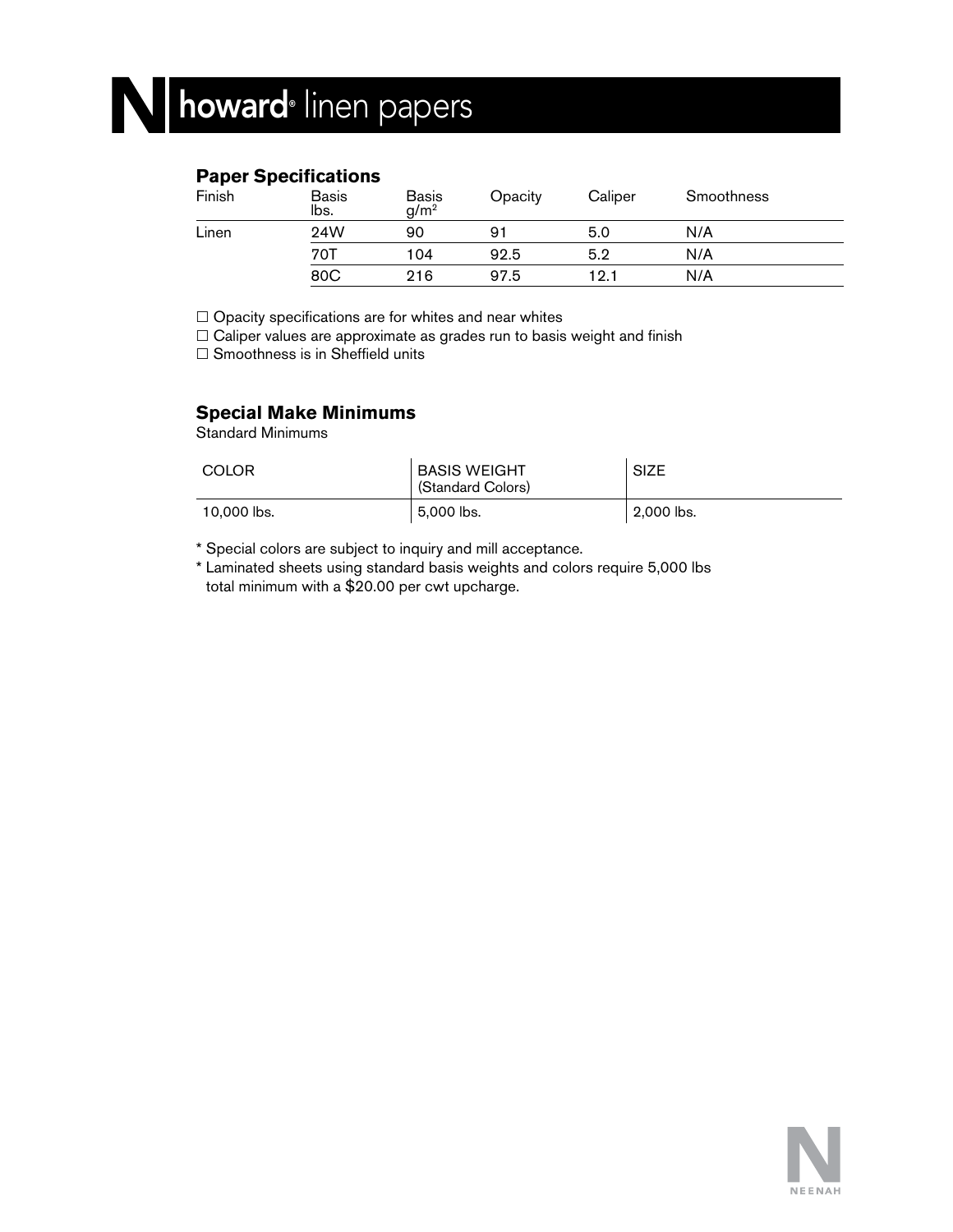## N howard<sup>®</sup> linen papers

| <b>Finish</b> | <b>Basis</b>                        | <b>Size</b> | Item#            | M wt  | <b>Product</b><br><b>Type</b> | Shts/<br>Ctn | Ctns/<br><b>Pallet</b> |
|---------------|-------------------------------------|-------------|------------------|-------|-------------------------------|--------------|------------------------|
|               | <b>Bright White (96 Brightness)</b> |             |                  |       |                               |              |                        |
| Linen         | 24W                                 | 8.5x11      | W <sub>141</sub> | 12    | Sheet                         | 5.000        | 32                     |
|               | 24W                                 | 35x22.5     | <b>W143RC</b>    | 101   | Sheet                         | 1.000        | 18                     |
|               | 70T                                 | 8.5x11      | F650             | 13.76 | Sheet                         | 4,000        | 32                     |
|               | 70T                                 | 23x35       | <b>F652RC</b>    | 119   | Sheet                         | 1,000        | 16                     |
|               | 80C                                 | 8.5x11      | F790             | 28.76 | Sheet                         | 2.000        | 32                     |
|               | 80C                                 | 23x35       | F791             | 248   | Sheet                         | 500          | 16                     |
|               | 80C                                 | 26x40       | <b>F792RC</b>    | 320   | Sheet                         | 300          | 24                     |
|               |                                     |             |                  |       |                               |              |                        |

#### **Warm White**<sup>®</sup>

30% Minimum Post-Consumer Recycled Fibers

| Linen | 24W | 8.5x11  | W <sub>105</sub> | 12    | Sheet | 5.000 | 32 |  |
|-------|-----|---------|------------------|-------|-------|-------|----|--|
|       | 24W | 35x22.5 | <b>W107RC</b>    | 101   | Sheet | 1.000 | 18 |  |
|       | 80C | 8.5x11  | F187             | 28.76 | Sheet | 2.000 | 32 |  |
|       | 80C | 26x40   | <b>F940RC</b>    | 320   | Sheet | 300   | 24 |  |
|       |     |         |                  |       |       |       |    |  |

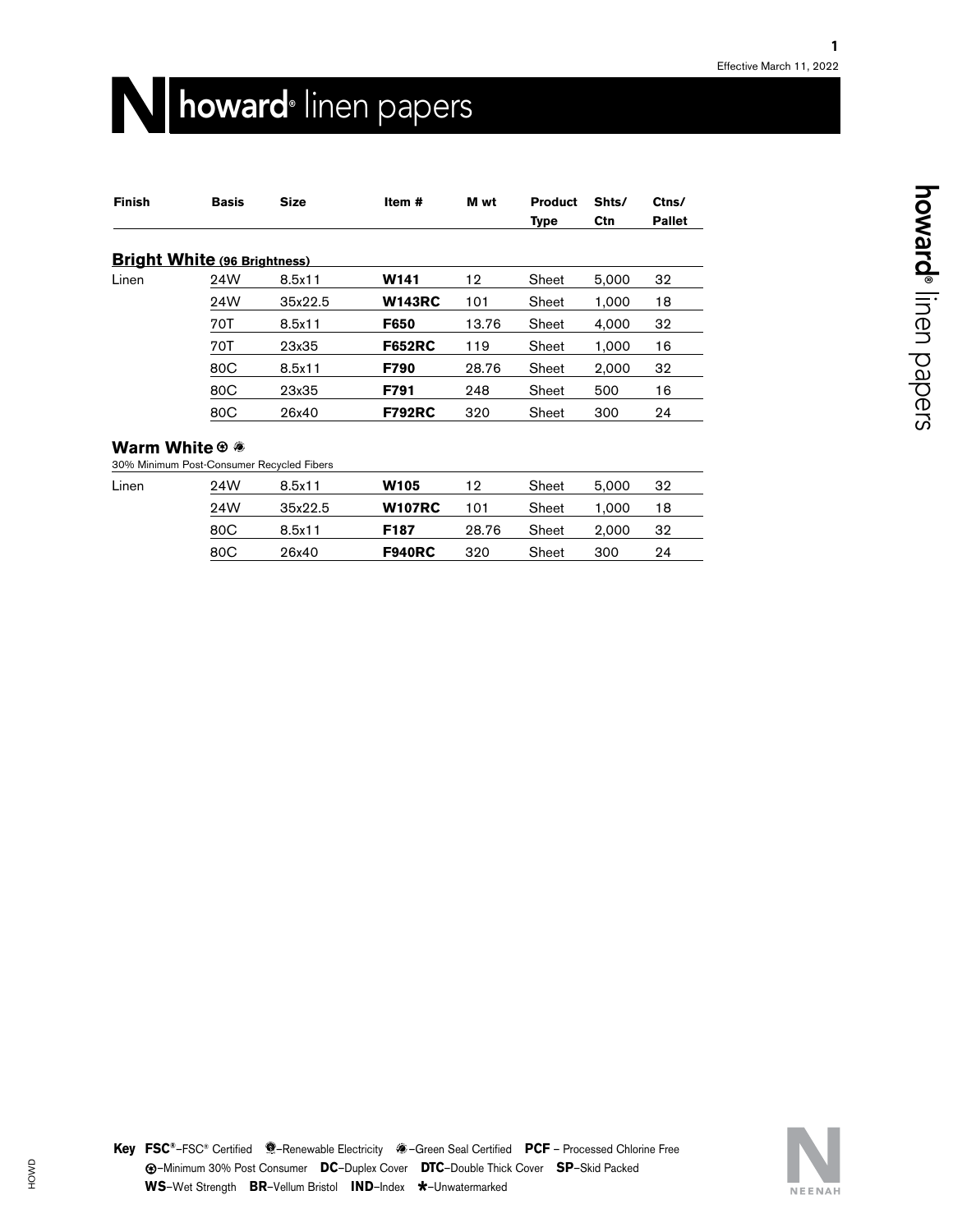# **howard**®linen envelopes

| Finish | <b>Basis</b> | <b>Product Type</b>                    | Item #  | Env/<br>Box | Env/<br>Ctn |
|--------|--------------|----------------------------------------|---------|-------------|-------------|
|        |              | <b>Bright White (96 Brightness)</b>    |         |             |             |
| Linen  | 24W          | #10 Commercial                         | 2278700 | 500         | 2,500       |
|        | 24W          | #10 Square                             | 7015900 | 500         | 2,500       |
|        | 24W          | #10 peel and seal 7039800              |         | 500         | 2,500       |
|        | 24W          | #10 Poly Window 7060100                |         | 500         | 2,500       |
|        | 24W          | #10 Commercial Canadian Window 8005799 |         | 500         | 2,500       |
|        | 24W          | #10 Policy                             | 7085700 | 500         | 2,500       |
|        | 24W          | #6 3/4                                 | 2276100 | 500         | 2,500       |
|        | 24W          | #9 Commercial                          | 8499000 | 500         | 2,500       |
|        | 24W          | DL International                       | 8005794 | 150         | 600         |
|        | 24W          | Monarch                                | 2277900 | 500         | 2,500       |
|        | 24W          | A1                                     | 7142900 | 250         | 2,500       |
|        | 24W          | A2                                     | 7166800 | 250         | 1,000       |
|        | 24W          | A6                                     | 7192700 | 250         | 1,000       |
|        | 24W          | Α7                                     | 7216700 | 250         | 1,000       |
|        | 24W          | A8                                     | 7244100 | 250         | 1,000       |
|        | 24W          | A9                                     | 7271400 | 250         | 1,000       |
|        | 24W          | A10                                    | 7330700 | 250         | 1,000       |
|        | 24W          | 4 Baronial                             | 8005795 | 250         | 2,500       |
|        | 24W          | 5 1/2 Baronial                         | 8005796 | 250         | 2,500       |
|        | 24W          | 6 Baronial                             | 8005797 | 250         | 2,500       |
|        | 24W          | Lee                                    | 8005798 | 250         | 2,500       |
|        | 24W          | 5x5                                    | 8005801 | 250         | 1,000       |
|        | 24W          | 5 1/2 x 5 1/2                          | 8005800 | 250         | 1,000       |
|        | 24W          | 6 x 6                                  | 8005803 | 250         | 1,000       |
|        | 24W          | 6 1/2 x 6 1/2                          | 8005802 | 250         | 1,000       |
|        | 24W          | 7 x 7                                  | 8005805 | 250         | 1,000       |
|        | 24W          | 7 1/2 x 7 1/2                          | 8005804 | 250         | 1,000       |
|        | 24W          | 8 x 8                                  | 8005807 | 250         | 1,000       |
|        | 24W          | 8 1/2 x 8 1/2                          | 8005806 | 250         | 1,000       |
|        | 24W          | 9 x 12 Booklet                         | 7620000 | 500         | 500         |
|        | 24W          | 9 x 12 Catalog                         | 7645400 | 500         | 500         |
|        | 24W          | 10 x 13 Booklet                        | 7688600 | 500         | 500         |
|        | 24W          | 10 x 13 Catalog                        | 7748500 | 500         | 500         |

| Finish | Basis | <b>Product Type</b>                        | Item #  | Env/<br>Box | Env/<br>Ctn |
|--------|-------|--------------------------------------------|---------|-------------|-------------|
|        |       | <b>Bright White (96 Brightness)</b>        |         |             |             |
| Linen  | 70T   | #10 Commercial                             | 2316500 | 500         | 2,500       |
|        | 70T   | #10 Square                                 | 7481500 | 500         | 2,500       |
|        | 70T   | #10 peel and seal 7515900                  |         | 500         | 2,500       |
|        | 70T   | #10 Poly Window 7549700                    |         | 500         | 2,500       |
|        | 70T   | $#10$ Commercial Canadian Window $8005813$ |         | 500         | 2,500       |
|        | 70T   | #10 Policy                                 | 7585600 | 500         | 2,500       |
|        | 70T   | #6 3/4                                     | 7394300 | 500         | 2,500       |
|        | 70T   | #9 Commercial                              | 7456500 | 500         | 2,500       |
|        | 70T   | DL International                           | 8005808 | 150         | 600         |
|        | 70T   | Monarch                                    | 2651100 | 500         | 2,500       |
|        | 70T   | A1                                         | 7112500 | 250         | 2,500       |
|        | 70T   | A2                                         | 2306600 | 250         | 1,000       |
|        | 70T   | A6                                         | 2309000 | 250         | 1,000       |
|        | 70T   | Α7                                         | 2310800 | 250         | 1,000       |
|        | 70T   | A8                                         | 2313200 | 250         | 1,000       |
|        | 70T   | Α9                                         | 7294800 | 250         | 1,000       |
|        | 70T   | A10                                        | 2314000 | 250         | 1,000       |
|        | 70T   | 4 Baronial                                 | 8005809 | 250         | 2,500       |
|        | 70T   | 5 1/2 Baronial                             | 8005810 | 250         | 2,500       |
|        | 70T   | 6 Baronial                                 | 8005811 | 250         | 2,500       |
|        | 70T   | Lee                                        | 8005812 | 250         | 2,500       |
|        | 70T   | 5 x 5                                      | 8005814 | 250         | 1,000       |
|        | 70T   | 6 x 6                                      | 8005816 | 250         | 1,000       |
|        | 70T   | 6 1/2 x 6 1/2                              | 8005815 | 250         | 1,000       |
|        | 70T   | 7 x 7                                      | 8005818 | 250         | 1,000       |
|        | 70T   | 7 1/2 x 7 1/2                              | 8005817 | 250         | 1,000       |
|        | 70T   | 8 x 8                                      | 8005820 | 250         | 1,000       |
|        | 70T   | 8 1/2 x 8 1/2                              | 8005819 | 250         | 1,000       |
|        | 70T   | 9 x 12 Booklet                             | 2317300 | 500         | 500         |
|        | 70T   | 9 x 12 Catalog                             | 7361300 | 500         | 500         |
|        | 70T   | 10 x 13 Booklet                            | 7688700 | 500         | 500         |
|        | 70T   | 10 x 13 Catalog                            | 7748600 | 500         | 500         |
|        | 70T   | 5 1/2 x 5 1/2                              | 7794500 | 250         | 1,000       |